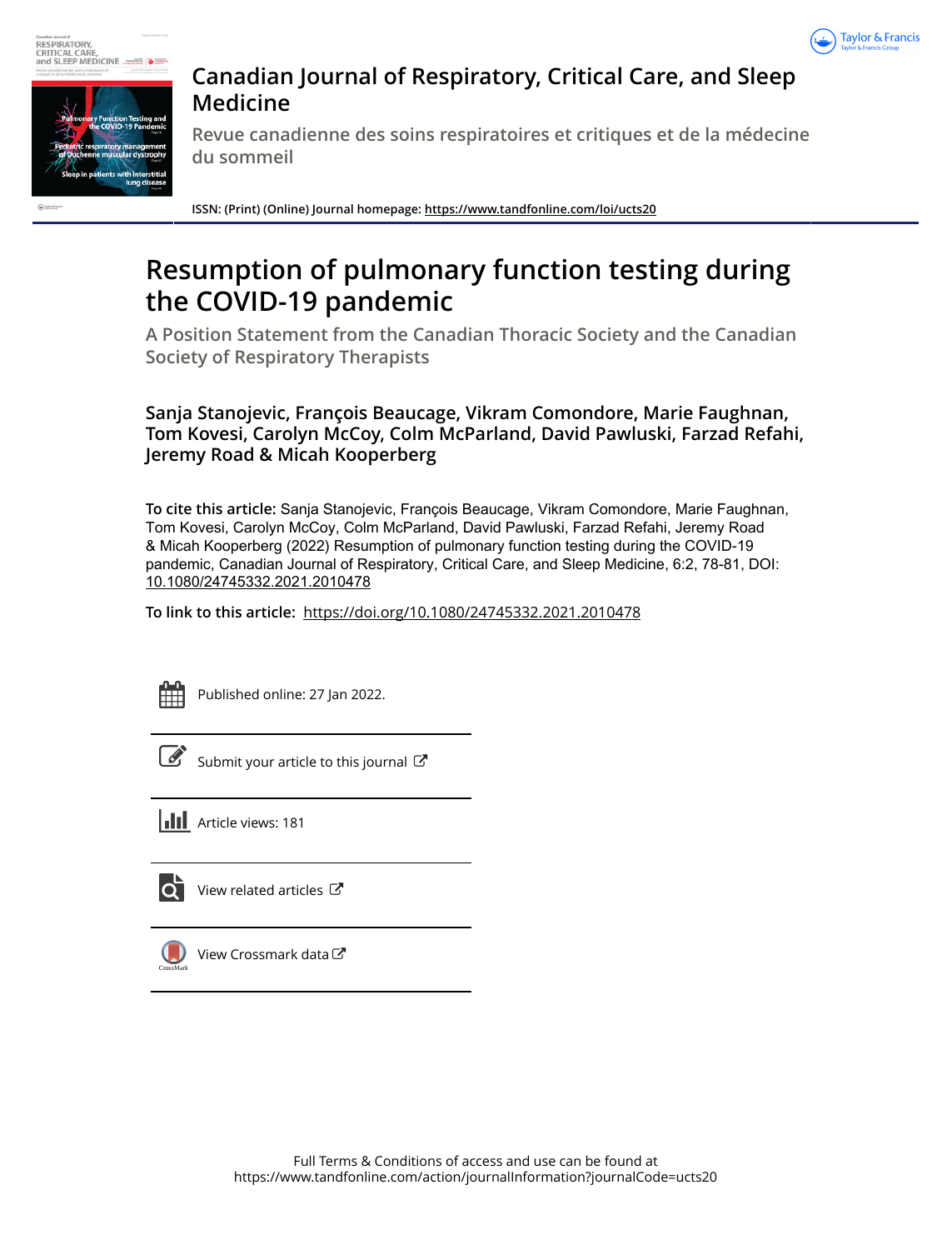CTS GUIDELINES AND POSITION STATEMENTS



Check for updates

# **Resumption of pulmonary function testing during the COVID-19 pandemic**

## *A Position Statement from the Canadian Thoracic Society and the Canadian Society of Respiratory Therapists*

Sanja Stanojevic<sup>a</sup> (D, François Beau[ca](#page-1-0)ge<sup>b</sup>[,](http://orcid.org/0000-0002-0521-8936) Vikram Comondore<sup>[c](#page-1-2)</sup>, Mari[e](#page-1-4) Faughnan<sup>d</sup>, Tom Kovesi<sup>e</sup> (D, Carolyn McCoy<sup>[f](#page-1-5)</sup>, Colm McParland<sup>[g,](#page-1-6)[h](#page-1-7)</sup>, David Pawlus[k](#page-1-10)i<sup>i</sup>, Farzad Refahi<sup>j</sup>, Jeremy Road<sup>k</sup> and Micah Kooperberg<sup>h</sup>

<span id="page-1-7"></span><span id="page-1-6"></span><span id="page-1-5"></span><span id="page-1-4"></span><span id="page-1-3"></span><span id="page-1-2"></span><span id="page-1-1"></span><span id="page-1-0"></span><sup>a</sup>Department of Community Health and Epidemiology, Dalhousie University, Halifax, Nova Scotia, Canada; <sup>b</sup>Hôpital du Sacré-Coeur de Montréal and l'Université de Montréal, Montréal, Quèbec, Canada; 'Respiratory and Sleep Medicine, William Osler Health System, Department of Medicine, McMaster University, Hamilton, Ontario, Canada; <sup>d</sup>St Michael's Hospital Unity Health Toronto, Division of Respirology, Department of Medicine, University of Toronto, Toronto, Ontario, Canada; <sup>e</sup>Department of Pediatrics, Children's Hospital of Eastern Ontario, University of Ottawa, Ottawa, Ontario, Canada; <sup>f</sup>Canadian Society of Respiratory Therapists, Ottawa, Ontario, Canada; <sup>9</sup>Division of Respirology, Department of Medicine, Dalhousie University, Halifax, Nova Scotia, Canada; <sup>h</sup>Nova Scotia Health, Halifax, Nova Scotia, Canada; The Canadian Association of Cardio-Pulmonary Technologists, University of Alberta Hospital, Edmonton, Alberta, Canada; <sup>i</sup>Markham-Stouffville Hospital, Markham, Ontario, Canada; <sup>k</sup>Division of Respiratory Medicine, University of British Columbia, Vancouver, British Columbia, Canada

<span id="page-1-10"></span><span id="page-1-9"></span><span id="page-1-8"></span>As we progress toward an endemic phase of the COVID-19 pandemic, there is a need to re-evaluate which pandemic precautions should be maintained for performance of pulmonary function tests (PFT). Specifically, how should risk be mitigated for patients and health care workers as the dynamics of viral transmission evolve over time. This third update of the Resumption of PFTs in the era of COVID-19 presents the current evidence to support performance of PFT in dedicated laboratories and in primary care settings across Canada.

<span id="page-1-11"></span>Throughout the pandemic, health care workers have been at increased risk of exposure to SARS- CoV-2.<sup>[1](#page-3-0),[2](#page-3-1)</sup> Conversely, within Canada, there have been no reported cases of SARS-CoV-2 transmission in a PFT laboratory. This likely reflects the cautious approach applied by most PFT laboratories and that performing PFTs has been mainly limited to well ventilated spaces with high air exchange rates (AERs).

<span id="page-1-14"></span><span id="page-1-13"></span>With nearly ∼75% of the Canadian population now fully vaccinated against SARS- CoV-2,<sup>[3](#page-3-2)</sup> the risk of COVID-19 in healthcare settings, [4](#page-3-3)[,5](#page-4-0) as well as in the general population, is reduced but not eliminated. Vaccination is most effective at reducing severe illness and death, not virus transmission, and the duration of protection is uncertain. Community spread of SARS- CoV-2 continues in Canada as does uncertainty with respect to future risk as novel variants of concern emerge. Mandates for vaccination of health care workers vary across the country, and a large proportion of the population is still only partially vaccinated or unvaccinated (including children). Furthermore, there are patients (and health care workers) who remain at high risk of COVID-19 despite being fully vaccinated. The perception of risk varies between individuals, and those who attend PFTs need to feel safe and reassured that the level of risk in a PFT laboratory is low and that precautions are being taken to keep them safe.

Acknowledging that the level of risk of COVID-19 in Canada still varies depending on regional and individual circumstances, this update emphasizes the hierarchy of controls that can help to reduce the risk of SARS- CoV-2 transmission in the PFT laboratory as well as when testing is performed in primary care settings. It is likely that COVID-19 will become an endemic pathogen; therefore, PFT laboratory protocols should be flexible such that they can be modified depending on the local level of transmission, vaccination rates or characteristics of any new variants of concern.[6](#page-4-1),[7](#page-4-2) Clear communication of local transmission rates and COVID-19 protocols is imperative to effectively implement necessary precautions. We emphasize ventilation as a key factor to reduce risk and recommend individual risk mitigation alongside the other controls such as screening and judicious use of appropriate personal protective equipment (PPE).

### <span id="page-1-17"></span><span id="page-1-16"></span><span id="page-1-15"></span><span id="page-1-12"></span>**Ventilation**

<span id="page-1-25"></span><span id="page-1-24"></span><span id="page-1-23"></span><span id="page-1-22"></span><span id="page-1-21"></span><span id="page-1-20"></span><span id="page-1-19"></span><span id="page-1-18"></span>The opinion of multiple expert panels and reviews, including the Public Health Agency of Canada,<sup>[8](#page-4-3)</sup> has concluded that SARS- CoV-2, and other respiratory viruses, can be transmitted by small aerosols ( $\leq$ 5µm), warranting airborne precautions.[9](#page-4-4)[,10](#page-4-5) The Public Health Agency of Canada and the U.S. Centers for Disease Control and Prevention (CDC)<sup>[11,](#page-4-6)[12](#page-4-7)</sup> both advise for improved ventilation to reduce the risk of transmission. The American Society of Heating, Refrigerating and Air-Conditioning Engineers recommends a minimum of 6AER per hour.[13](#page-4-8) Within the context of performing PFTs, aerosol precautions are relevant regardless of whether PFTs are classified as aerosol generating medical procedures (AGMPs) or not[.14,](#page-4-9)[15](#page-4-10) Several studies have recently measured the aerosols generated during PFTs. There is some evidence that the actual PFT maneuver (with inline filter) does not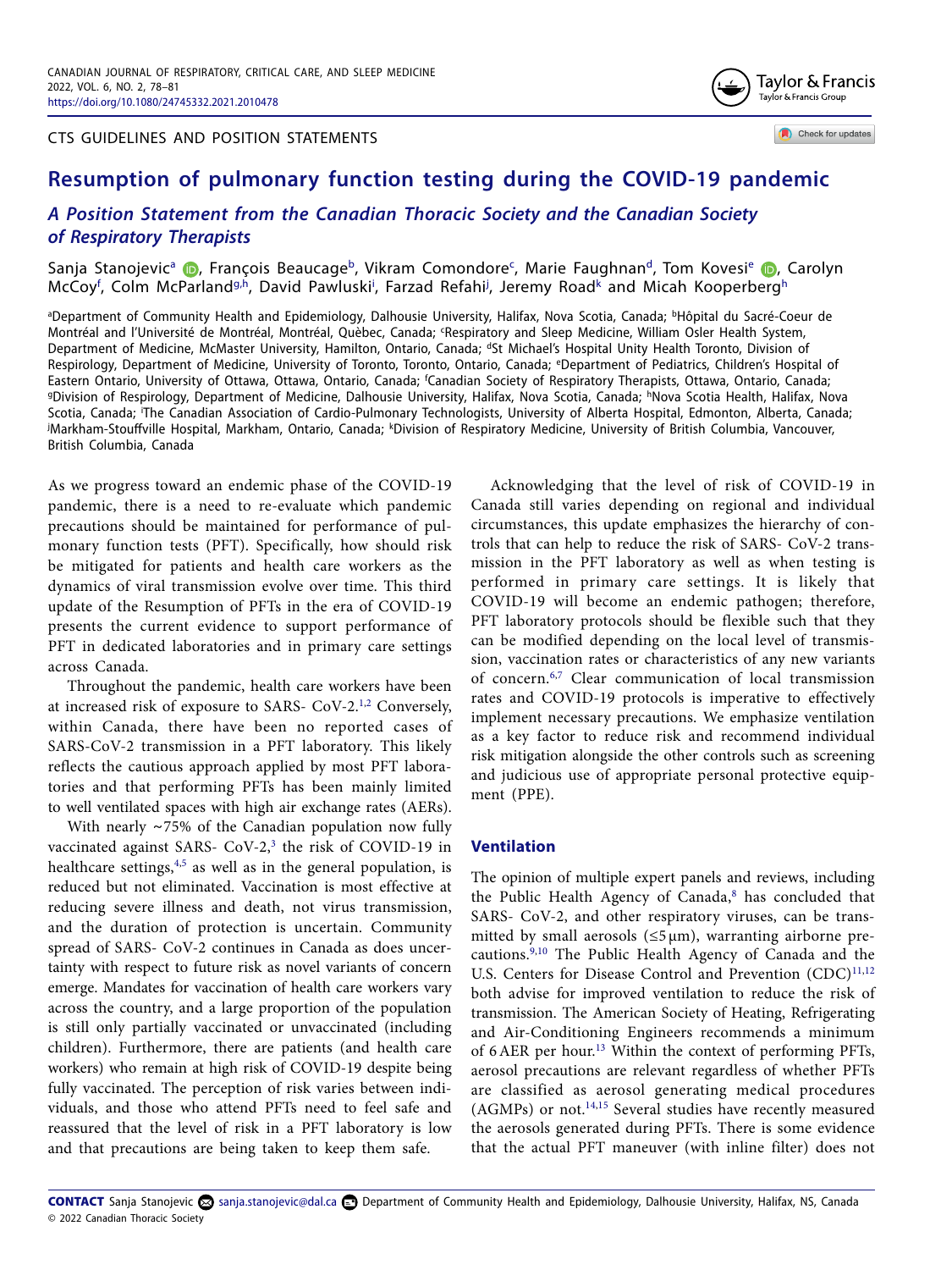<span id="page-2-4"></span><span id="page-2-2"></span><span id="page-2-0"></span>produce more aerosols than breathing/speaking,<sup>16,17</sup> whereas other studies demonstrate PFTs do generate a greater num-ber of aerosols than tidal breathing and speaking.<sup>[18,](#page-4-13)[19](#page-4-14)</sup> Importantly, these studies confirm that coughing produces more aerosols than tidal breathing. Since approximately 50% of people will cough during/after a PFT,<sup>[20](#page-4-15)</sup> the likelihood that aerosols are generated in a PFT laboratory is high. Therefore, the risk posed by PFTs occurs in the period immediately during and after a maneuver when the unmasked patient may cough. A suggested mitigation strategy made by the British Thoracic Society, alongside ventilation, screening and appropriate PPE, is to ask patients who are able to, to immediately replace their masks and to cough directly into their mask/tissue.<sup>[21](#page-4-16)</sup>

<span id="page-2-5"></span>Maintaining adequate ventilation is an effective way to reduce aerosol transmission of SARS- CoV-2.9-12 The use of HEPA filters may further reduce the risk of viral transmission. This precaution is especially relevant when PFTs are conducted in the primary care setting or independent laboratory settings, when AER are not known or when adequate ventilation cannot be assured. Where possible, laboratory staff should consult with building engineers and local infection prevention and control to determine appropriate protocols and policies to ensure adequate ventilation. AER should be re-checked whenever there are significant changes to ventilation systems. These measures are not only relevant to reduce transmission of SARS- CoV-2 but may also help to reduce the transmission of other pathogens.<sup>9</sup>

<span id="page-2-8"></span><span id="page-2-6"></span>The ventilation efficiency within each facility should be used to determine adequate time between tests. $22,23$  $22,23$ Laboratories should have the AER measured by building engineering or can use portable  $CO<sub>2</sub>$  monitors to provide an estimate of ventilation efficiency[.24–26](#page-4-19) The tables provided by the CDC for both AER and ambient CO<sub>2</sub> can be used as a guide to determine local policies.[25](#page-4-20) Physical distance between the technician and patient should be maintained as much as possible. Many institutions and businesses have installed plexiglass to provide a physical barrier between individuals. This barrier primarily helps to prevent transmission from droplets; however, given the increased risk of aerosol transmission, plexiglass barriers may be insufficient to prevent transmission and may actually impair effective room ventilation. Previous safeguards such as the use of disposable bacterial/viral filters to prevent inter-patient transmission must continue to be employed.[27](#page-4-21)

#### <span id="page-2-9"></span>**Assessing and mitigating risk**

<span id="page-2-10"></span>The level of risk may differ for each patient and health care professional, depending on the community, facility, technologist and patient factors. Risk mitigation strategies at the individual level are encouraged (see Government of Canada - Table 1: Risk assessment and mitigation considerations by risk factor).[28](#page-4-22) Vaccination status, rates of local community transmission and individual risk factors should all be considered to mitigate risk. Patient vaccination status will likely be a major determinant of the level of risk; however, the logistics of coordinating tests around individual vaccination

<span id="page-2-3"></span><span id="page-2-1"></span>status makes this an unreasonable solution. Relying on bacterial/viral filters alone while conducting PFTs has the potential to increase risk for the health care professional conducting the test and subsequent patients attending the PFT laboratory. The use of surgical masks is the minimum level of protection required in this setting. With the ongoing uncertainty around SARS- CoV-2 transmission and variants of concerns, the use of N95 masks is still warranted in most circumstances when aerosols are generated.

In situations where there is an increased level or risk to either patient or the health care professional, individual point of care risk assessment should be conducted. If the level of risk is high, extra precautions such as leaving extra time between patients (or testing at end of day), testing in an isolated space (negative pressure room, or room with a higher AER) and/or the use of a higher level of PPE are recommended.[27](#page-4-21)

#### **Personal protective equipment**

PPE is a critical part of infection prevention and control; however, PPE should be considered the last line of defense within a broader "hierarchy of controls" framework. Since SARS- CoV-2 is likely transmitted by small aerosol particles, we continue to recommend that fit-tested N95 respirators be worn by health care professionals conducting PFTs. Given that there are no longer PPE shortages in Canada, there should be no barriers to accessing appropriate PPE, as needed.

<span id="page-2-13"></span><span id="page-2-12"></span><span id="page-2-11"></span><span id="page-2-7"></span>There is limited evidence directly comparing N95 to surgical masks to prevent transmission of SARS- CoV-2.<sup>29-31</sup> A recent meta-analysis of 6 studies concluded there is insufficient data to definitively determine superiority of 1 type of mask[.29](#page-4-23) Furthermore, most studies compare N95 and surgical masks for protection against influenza and were not specific to SARS- CoV-2. A single center study found FFP3 (N95 equivalent) masks provided 30-100% protection against SARS- CoV-2 acquisition on COVID-19 wards.<sup>[32](#page-4-24)</sup> Conversely, an in-vitro study found that for low-risk settings, surgical masks and N95s provided similar protection.[33](#page-4-25) In the majority of cases, where both health care workers and the patient are vaccinated and community transmission of SARS- CoV-2 is low, gown, glove, face shield and properly worn surgical masks should be suffi-cient to protect both the PFT technologist and patient.<sup>[33](#page-4-25)</sup> Aerosol precautions, including N95 masks, must be taken when mandated by local authorities, or in communities with community spread of SARS- CoV-2 transmission. All health care workers should be permitted to make individual point of care risk assessments and ought to be provided appropriate PPE (including N95 respirators and eye protection) if the perceived level of risk is high. For some PFTs, nebulized treatments such as methacholine challenges, and CPET without a filter in-situ should be considered high risk procedures and aerosol precautions (such as N95 masks and longer intervals between tests) should be taken irrespective of vaccination status or level of community virus transmission.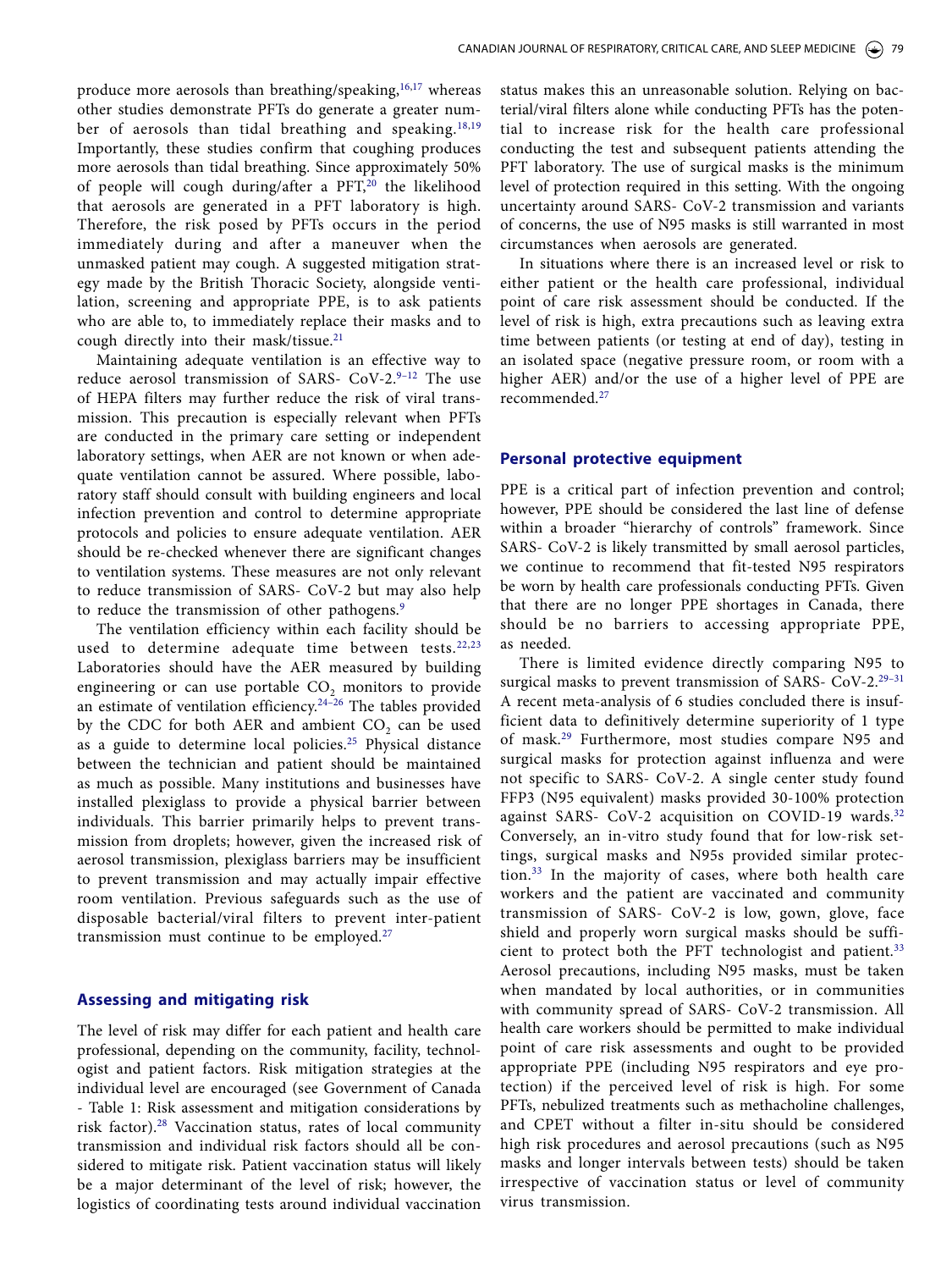### **Screening and testing**

For the duration of the pandemic, screening protocols prior to an appointment, at entry into a facility and in the PFT laboratory have been in place. However, we note that these screening protocols are not effective as a large proportion of transmission occurs in asymptomatic individuals. Symptomatic and COVID-19 positive patients have arrived for PFT appointments, despite screening protocols. Furthermore, COVID-19 symptoms have changed with each variant making it more challenging to effectively conduct screening. The requirement for patients to have a negative PCR COVID-19 test prior to their PFT appointment may be an unnecessary barrier to people who require pulmonary function testing. Nonetheless, screening for acute respiratory symptoms, documenting vaccination status and individual level of risk (i.e., immune-compromised patients) is important and could be included on PFT requisitions to help mitigate risk.

#### **Prioritization and testing backlogs**

<span id="page-3-4"></span>As many laboratories continue to experience high volumes of testing backlogs, patients should continue to be prioritized such that those with urgent or immediate need for PFTs are tested promptly[.34](#page-4-26) Medical directors of PFT laboratories will continue to play an important role in helping to prioritize patients and to liaise with referring physicians to better understand the urgency of individual cases.

Should Canada experience additional waves of SARS-CoV-2 infections, or other emerging pathogens, it will again be necessary to carefully prioritize patients for PFTs. The current backlog of PFTs presents an opportunity to advocate, at all levels of government, for the need for expanded access to PFT laboratories for objective diagnosis of lung disease, to evaluate severity and for disease control.

#### **Learner participation**

Competence in performing and/or interpreting PFTs is a requirement for training of health care professionals working in PFT laboratories. It is, therefore, important that learners who require opportunities to refine their competencies relating to PFTs can safely do so in a supervised testing environment.

In the early stages of the pandemic, learner access to PFT laboratories was limited as educational programs and their clinical partners aimed to protect the learners, PFT laboratory staff, and patients and to conserve PPE. As pulmonary function testing resume, questions about learner access to labs may occur.

The decision to permit learners to perform PFTs requires consideration of the perceived risk to the learner, laboratory staff and patients and the educational needs of the learner. Educational programs should ensure competency in infection control practices prior to sending learners to a clinical environment. With respect to performing PFTs, appropriate infection control practices will be based on the local context (eg, community transmission rates, local vaccination rates and site environmental controls) as outlined in this document. Learners in the PFT laboratory must have access to and be properly fitted for appropriate PPE and adhere to infection control practices.

#### **Conclusions**

As we approach an endemic phase of the COVID-19 pandemic, there will be ongoing risks imposed by the SARS-CoV-2 virus. A return to pre-pandemic infection control practices in PFT testing will not provide acceptable risk mitigation, and it remains important to ensure ongoing adherence to the recommended hierarchy of controls, most notably appropriate room ventilation with adequate AER. Adaptations to PFT laboratory protocols due to the COVID-19 pandemic present an opportunity to update PFT laboratory protocols moving forward to provide ongoing risk mitigation for transmission of the SARS- CoV-2 virus and other emerging pathogens.

#### **Disclosure statement**

The authorship group declared potential conflicts of interest at the time of appointment and these were updated throughout the process in accordance with the CTS Conflict of Interest Disclosure Policy. A summary of individual member conflict of interest statements are posted on the CTS website.

#### **Funding**

The author(s) reported there is no funding associated with the work featured in this article.

#### **ORCID**

Sanja Stanojevic **b** <http://orcid.org/0000-0001-7931-8051> Tom Kovesi D <http://orcid.org/0000-0002-0521-8936>

#### **References**

- <span id="page-3-0"></span>[1.](#page-1-11) Shah ASV, Wood R, Gribben C, et al. Risk of hospital admission with coronavirus disease 2019 in healthcare workers and their households: nationwide linkage cohort study. *BMJ*. 2020;371:m3582. doi:[10.1136/bmj.m3582.](https://doi.org/10.1136/bmj.m3582) [PMC] 33115726
- <span id="page-3-1"></span>[2.](#page-1-12) Nguyen LH, Drew DA, Graham MS, Consortium COPE, et al. Risk of COVID-19 among front-line health-care workers and the general community: a prospective cohort study. *Lancet Public Health*. 2020;5(9):e475–e483. doi[:10.1016/S2468-2667\(20\)30164-X](https://doi.org/10.1016/S2468-2667(20)30164-X) [PMC] 32745512
- <span id="page-3-2"></span>[3.](#page-1-13) Government of Canada. Advisory Committee Statement National Advisory Committee on Immunization (NACI): Recommendations on the use of COVID-19 vaccines. Available at: [https://www.](https://www.canada.ca/content/dam/phac-aspc/documents/services/immunization/national-advisory-committee-on-immunization-naci/recommendations-use-covid-19-vaccines/recommendations-use-covid-19-vaccines-en.pdf.) [canada.ca/content/dam/phac-aspc/documents/services/immuniza](https://www.canada.ca/content/dam/phac-aspc/documents/services/immunization/national-advisory-committee-on-immunization-naci/recommendations-use-covid-19-vaccines/recommendations-use-covid-19-vaccines-en.pdf.)[tion/national-advisory-committee-on-immunization-naci/](https://www.canada.ca/content/dam/phac-aspc/documents/services/immunization/national-advisory-committee-on-immunization-naci/recommendations-use-covid-19-vaccines/recommendations-use-covid-19-vaccines-en.pdf.) [recommendations-use-covid-19-vaccines/recommendations](https://www.canada.ca/content/dam/phac-aspc/documents/services/immunization/national-advisory-committee-on-immunization-naci/recommendations-use-covid-19-vaccines/recommendations-use-covid-19-vaccines-en.pdf.)[use-covid-19-vaccines-en.pdf.](https://www.canada.ca/content/dam/phac-aspc/documents/services/immunization/national-advisory-committee-on-immunization-naci/recommendations-use-covid-19-vaccines/recommendations-use-covid-19-vaccines-en.pdf.) Accessed October 25, 2021.
- <span id="page-3-3"></span>[4.](#page-1-14) Keehner J, Horton LE, Pfeffer MA, et al. SARS-CoV-2 Infection after Vaccination in Health Care Workers in California. *N Engl J Med*. 2021;384(18):1774–1775. [https://www.nejm.org/doi/](https://www.nejm.org/doi/full/10.1056/NEJMc2101927) [full/10.1056/NEJMc2101927](https://www.nejm.org/doi/full/10.1056/NEJMc2101927) doi:[10.1056/NEJMc2101927.](https://doi.org/10.1056/NEJMc2101927)